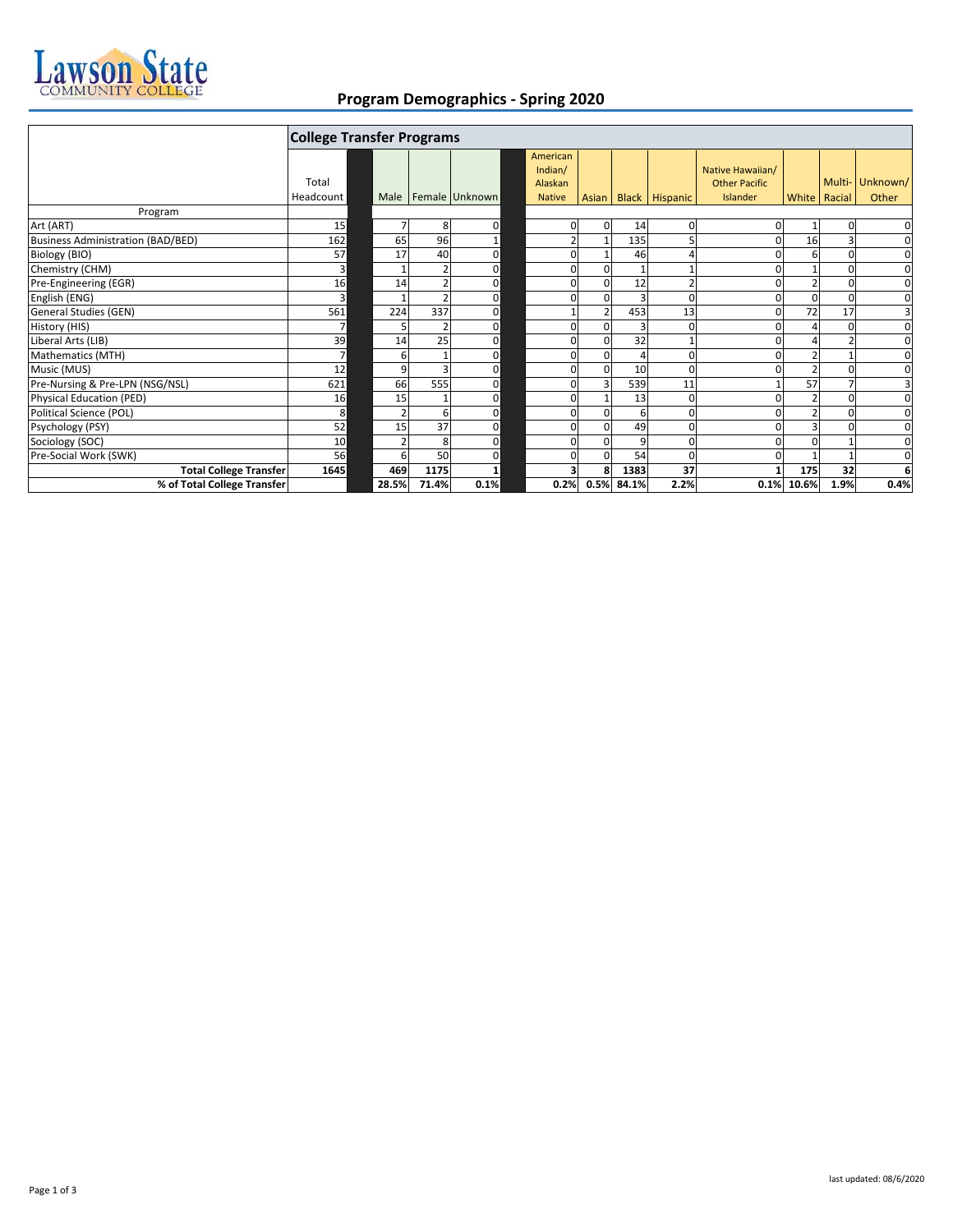

## **Program Demographics ‐ Spring 2020**

|                                                  | <b>Career Technical Programs</b> |  |                      |                    |                            |  |                                |                             |                |                                |                                          |                   |                             |                               |
|--------------------------------------------------|----------------------------------|--|----------------------|--------------------|----------------------------|--|--------------------------------|-----------------------------|----------------|--------------------------------|------------------------------------------|-------------------|-----------------------------|-------------------------------|
|                                                  | Total                            |  |                      |                    |                            |  | American<br>Indian/<br>Alaskan |                             |                |                                | Native Hawaiian/<br><b>Other Pacific</b> |                   |                             | Multi-Unknown/                |
|                                                  | Headcount                        |  | Male                 |                    | Female Unknown             |  | <b>Native</b>                  | Asian                       |                | <b>Black Hispanic</b>          | Islander                                 | White Racial      |                             | Other                         |
| Autobody Repair (ABR)                            | 16                               |  | 15                   | 1                  | 0                          |  | 0<br>$\mathbf 0$               | $\mathbf 0$                 | 12             | $\overline{2}$                 | $\mathbf 0$                              | $\mathbf{1}$      | $\mathbf{1}$                | 0                             |
| Air Conditioning/Refrigeration (ACR)             | 90                               |  | 89<br>$\overline{1}$ | $\mathbf{1}$<br>10 | $\mathbf 0$<br>$\mathbf 0$ |  | $\mathbf 0$                    | $\mathbf 0$<br>$\mathbf{0}$ | 59<br>10       | $\overline{2}$<br>$\mathbf{1}$ | $\mathbf{0}$<br>$\mathbf 0$              | 26<br>$\mathbf 0$ | $\mathbf{1}$<br>$\mathbf 0$ | $\overline{2}$<br>$\mathbf 0$ |
| <b>Accounting (ACT)</b>                          | 11                               |  |                      |                    |                            |  |                                |                             |                |                                |                                          |                   |                             |                               |
| <b>AOT Programs (AOT)</b>                        | 25                               |  | 21                   | $\overline{a}$     | $\mathbf 0$                |  | $\mathbf 0$                    | $\mathbf 0$                 | 21             | $\mathbf{1}$                   | $\mathbf 0$                              | $\overline{3}$    | $\mathbf 0$                 | $\mathbf 0$                   |
| Automotive Technology - GM ASEP (ASE)            | 11                               |  | 10                   | $\mathbf{1}$       | $\mathbf 0$                |  | 0                              | $\mathbf 0$                 | $\overline{2}$ | 3                              | $\mathbf 0$                              | 6                 | $\mathbf 0$                 | $\mathbf 0$                   |
| Automotive Technology - Ford Asset (ASF)         | 18                               |  | 18<br>E,             | $\mathbf 0$        | $\mathbf 0$                |  | $\mathbf 1$                    | $\mathbf 0$                 | $\overline{2}$ | $\mathbf{1}$                   | $\mathbf 0$                              | 14                | $\overline{0}$              | $\mathbf 0$                   |
| Automotive Technology - Mercedes (ASM)           | 6                                |  |                      | $\mathbf{1}$       | $\mathbf 0$                |  | $\overline{0}$                 | $\mathbf 0$                 | 5              | $\mathbf 0$                    | $\mathbf 0$                              | $\mathbf{1}$      | $\mathbf 0$                 | $\mathbf 0$                   |
| Automotive Technology - Toyota T-Ten (AST)       | 13                               |  | 11                   | $\overline{2}$     | $\mathbf 0$                |  | $\mathbf 0$                    | $\mathbf 0$                 | $\mathbf{1}$   | $\overline{3}$                 | $\mathbf 0$                              | 8                 | $\overline{1}$              | $\mathbf 0$                   |
| <b>Automotive Mechanics (AUM)</b>                | 22                               |  | 20                   | $\overline{2}$     | $\mathbf 0$                |  | $\mathbf 0$                    | $\mathbf 0$                 | 17             | $\overline{3}$                 | $\Omega$                                 | $\overline{2}$    | $\Omega$                    | $\mathbf 0$                   |
| Automated Manufacturing (AUT)                    | 31                               |  | 26                   | 5                  | $\mathbf 0$                |  | $\mathbf 0$                    | $\mathbf 0$                 | 15             | $\overline{2}$                 | $\mathbf 0$                              | 14                | $\Omega$                    | $\Omega$                      |
| Barbering (BAR)                                  | 18                               |  | 16                   | $\overline{2}$     | $\mathbf 0$                |  | $\mathbf 0$                    | $\mathbf 0$                 | 17             | $\Omega$                       | $\Omega$                                 | $\overline{1}$    | $\Omega$                    | $\overline{0}$                |
| <b>Building Construction (BUC)</b>               | 17                               |  | 11                   | 6                  | $\mathbf 0$                |  | $\mathbf{1}$                   | $\mathbf 0$                 | 10             | $\mathbf{1}$                   | $\mathbf 0$                              | 5                 | $\Omega$                    | $\mathbf 0$                   |
| <b>Business Admin and Management (BUS)</b>       | 54                               |  | 22                   | 32                 | $\mathbf 0$                |  | $\mathbf 0$                    | $\mathbf 0$                 | 48             | $\mathbf 0$                    | $\mathbf 0$                              | 5                 | $\overline{1}$              | $\overline{0}$                |
| Commercial Art (CAT)                             | 18                               |  | 11                   | $\overline{7}$     | $\mathbf 0$                |  | $\mathbf 0$                    | $\mathbf 0$                 | 13             | $\overline{3}$                 | $\mathbf 0$                              | $\overline{2}$    | $\mathbf 0$                 | $\mathbf 0$                   |
| Commercial Food Services/Culinary Arts (CFS/CUA) | 51                               |  | 21                   | 30                 | $\mathbf 0$                |  | $\mathbf 0$                    | $1\overline{ }$             | 49             | $\mathbf 0$                    | $\mathbf 0$                              | $\mathbf{1}$      | $\mathbf 0$                 | $\mathbf 0$                   |
| Child Development (CHD)                          | 52                               |  | $\overline{2}$       | 50                 | $\mathbf 0$                |  | $\mathbf 0$                    | $\mathbf{0}$                | 48             | $\mathbf{1}$                   | $\Omega$                                 | $\mathbf{1}$      | $\overline{2}$              | $\mathbf 0$                   |
| Computer Science-Bus Ed (CIB/CIM/CIS)            | 76                               |  | 57                   | 19                 | $\mathbf 0$                |  | $\mathbf{1}$                   | $\mathbf 0$                 | 64             | $\overline{2}$                 | $\Omega$                                 | 8                 | $\Omega$                    | $\mathbf{1}$                  |
| Cosmetology (COS)                                | 53                               |  | $\overline{1}$       | 52                 | $\mathbf 0$                |  | $\overline{0}$                 | $\mathbf 0$                 | 50             | $\Omega$                       | $\Omega$                                 | $\overline{2}$    | $\Omega$                    | $\mathbf{1}$                  |
| Criminal Justice (CRJ)                           | 11                               |  | $\Delta$             | $\overline{7}$     | $\mathbf 0$                |  | $\mathbf 0$                    | $\mathbf 0$                 | 11             | $\mathbf 0$                    | $\mathbf 0$                              | $\mathbf 0$       | $\mathbf 0$                 | $\mathbf 0$                   |
| Dental Assisting (DAT)                           | 16                               |  | $\Omega$             | 16                 | $\mathbf 0$                |  | $\mathbf 0$                    | $\mathbf 0$                 | 15             | $\mathbf{1}$                   | 0                                        | $\mathbf 0$       | $\mathbf 0$                 | $\mathbf 0$                   |
| Drafting (DDT)                                   | 12                               |  | 9                    | 3                  | $\mathbf 0$                |  | 0                              | $\mathbf 0$                 | $\overline{7}$ | $\overline{2}$                 | $\mathbf 0$                              | 3                 | $\mathbf 0$                 | 0                             |
| Diesel Mechanics (DEM)                           | 19                               |  | 18                   | $\mathbf{1}$       | $\mathbf 0$                |  | $\mathbf 0$                    | $\mathbf 0$                 | 12             | $\overline{3}$                 | $\mathbf 0$                              | $\overline{4}$    | $\mathbf 0$                 | $\mathbf 0$                   |
| Diagnostic Medical Sonography (DMS)              | 6                                |  | $\Omega$             | 6                  | $\mathbf 0$                |  | $\mathbf 0$                    | $\mathbf 0$                 | 4              | $\mathbf 0$                    | $\mathbf 0$                              | $\overline{2}$    | $\mathbf 0$                 | $\mathbf 0$                   |
| Electronics (EET)                                | $\mathbf 1$                      |  |                      | $\Omega$           | $\mathbf 0$                |  | $\mathbf 0$                    | $\mathbf 0$                 | 1              | $\mathbf 0$                    | $\Omega$                                 | $\Omega$          | $\Omega$                    | $\mathbf 0$                   |
| <b>Emergency Medical Services (EMS)</b>          | 8                                |  | д                    | 3                  | $\mathbf 0$                |  | 0                              | $\mathbf 0$                 | 5              | $\mathbf{1}$                   | $\mathbf 0$                              | $\overline{2}$    | $\mathbf 0$                 | $\mathbf 0$                   |
| <b>Hospitality Services Management (HSM)</b>     | 6                                |  |                      | 3                  | $\mathbf 0$                |  | $\mathbf 0$                    | $\mathbf 0$                 | 6              | $\mathbf 0$                    | $\mathbf 0$                              | $\mathbf 0$       | $\mathbf 0$                 | $\mathbf 0$                   |
| Industrial Electronics (ILT/ILE)                 | 48                               |  | 43                   | 5                  | $\mathbf 0$                |  | 0                              | $\mathbf 0$                 | 29             | $\overline{2}$                 | 0                                        | 15                | $\overline{2}$              | $\mathbf 0$                   |
| Industrial Maintenance (INT)                     | 8                                |  | 8                    | $\mathbf 0$        | $\mathbf 0$                |  | 0                              | $\mathbf 0$                 | 3              | $\pmb{0}$                      | $\mathbf 0$                              | 5                 | $\mathbf 0$                 | $\mathbf 0$                   |
| <b>Licensed Practical Nursing (LPN)</b>          | 30                               |  | $\Delta$             | 26                 | $\mathbf 0$                |  | $\mathbf 0$                    | $\mathbf{0}$                | 25             | $\mathbf{1}$                   | $\overline{0}$                           | $\overline{4}$    | $\mathbf 0$                 | $\mathbf 0$                   |
| Medical Secretary (MDS)                          | 27                               |  | 2                    | 25                 | $\mathbf 0$                |  | $\mathbf 0$                    | $\mathbf 0$                 | 25             | $\mathbf 0$                    | $\mathbf 0$                              | $\overline{2}$    | $\mathbf 0$                 | $\mathbf 0$                   |
| Management and Supervision (MST)                 | $\mathbf{1}$                     |  | $\mathbf{1}$         | $\mathbf 0$        | $\mathbf 0$                |  | $\mathbf 0$                    | $\mathbf 0$                 | $\mathbf{1}$   | $\mathbf 0$                    | $\mathbf 0$                              | $\mathbf 0$       | $\mathbf 0$                 | $\mathbf 0$                   |
| Machine Tool Technology (MTT)                    | 13                               |  | 11                   | $\overline{2}$     | $\mathbf 0$                |  | $\mathbf 0$                    | $1\overline{ }$             | 4              | $\mathbf{1}$                   | $\mathbf{0}$                             | $\overline{7}$    | $\mathbf 0$                 | $\mathbf 0$                   |
| <b>Nursing Assistant (NAS)</b>                   | $\overline{4}$                   |  | $\Omega$             | 4                  | $\mathbf 0$                |  | $\overline{0}$                 | $\mathbf 0$                 | $\mathbf{1}$   | $\mathbf 0$                    | $\mathbf 0$                              | $\overline{3}$    | $\overline{0}$              | $\mathbf 0$                   |
| Nursing (NUR)                                    | 118                              |  | 18                   | 100                | $\mathbf 0$                |  | $\mathbf 0$                    | $\overline{2}$              | 86             | $\overline{2}$                 | $\mathbf{1}$                             | 24                | $\overline{3}$              | $\mathbf 0$                   |
| Office Administration (OAD)                      | $\overline{7}$                   |  | $\overline{1}$       | 6                  | $\mathbf 0$                |  | $\mathbf 0$                    | $\mathbf 0$                 | 6              | $\mathbf 0$                    | $\Omega$                                 | $\mathbf{1}$      | $\Omega$                    | $\mathbf 0$                   |
| Plumbing (PLB)                                   | 18                               |  | 17                   | $\mathbf{1}$       | $\mathbf 0$                |  | $\mathbf 0$                    | $\mathbf 0$                 | 13             | $\mathbf 0$                    | $\mathbf 0$                              | 5                 | $\mathbf 0$                 | $\mathbf 0$                   |
| Real Estate (RLS)                                | $\mathbf 2$                      |  | $\overline{1}$       |                    | $\mathbf 0$                |  | $\Omega$                       | $\Omega$                    | $\overline{2}$ | $\Omega$                       | $\Omega$                                 | $\Omega$          | $\Omega$                    | $\Omega$                      |
| Robotics (ROB)                                   | 3                                |  | Р                    | $\Omega$           | $\mathbf 0$                |  | $\mathbf 0$                    | $\Omega$                    | 3              | $\Omega$                       | $\Omega$                                 | $\mathbf 0$       | $\Omega$                    | $\Omega$                      |
| Radio/TV Broadcasting (RTV)                      | 17                               |  | 13                   | 4                  | $\mathbf 0$                |  | $\Omega$                       | $\mathbf 0$                 | 16             | $\Omega$                       | $\Omega$                                 | $\mathbf 0$       | $\overline{1}$              | $\Omega$                      |
| Social Work Technician (SWT)                     | $\overline{3}$                   |  | $\Omega$             | 3                  | $\mathbf 0$                |  | $\mathbf 0$                    | $\mathbf 0$                 | 3              | $\Omega$                       | $\mathbf 0$                              | $\mathbf 0$       | $\overline{0}$              | $\mathbf 0$                   |
| Welding (WDT)                                    | 67                               |  | 62                   | 5                  | $\mathbf 0$                |  | $\mathbf 0$                    | $\Omega$                    | 36             | $\mathbf 0$                    | $\mathbf{1}$                             | 29                | $\overline{1}$              | $\overline{0}$                |
| <b>Total Career Technical</b>                    | 1027                             |  | 581                  | 446                | $\mathbf{0}$               |  | 3                              | $\overline{a}$              | 757            | 38                             | $\overline{2}$                           | 206               | 13                          | 4                             |
| % of Total Career Technical                      |                                  |  | 56.6%                | 43.4%              | 0.0%                       |  | 0.3%                           |                             | 0.4% 73.7%     | 3.7%                           |                                          | 0.2% 20.1%        | 1.3%                        | 0.4%                          |